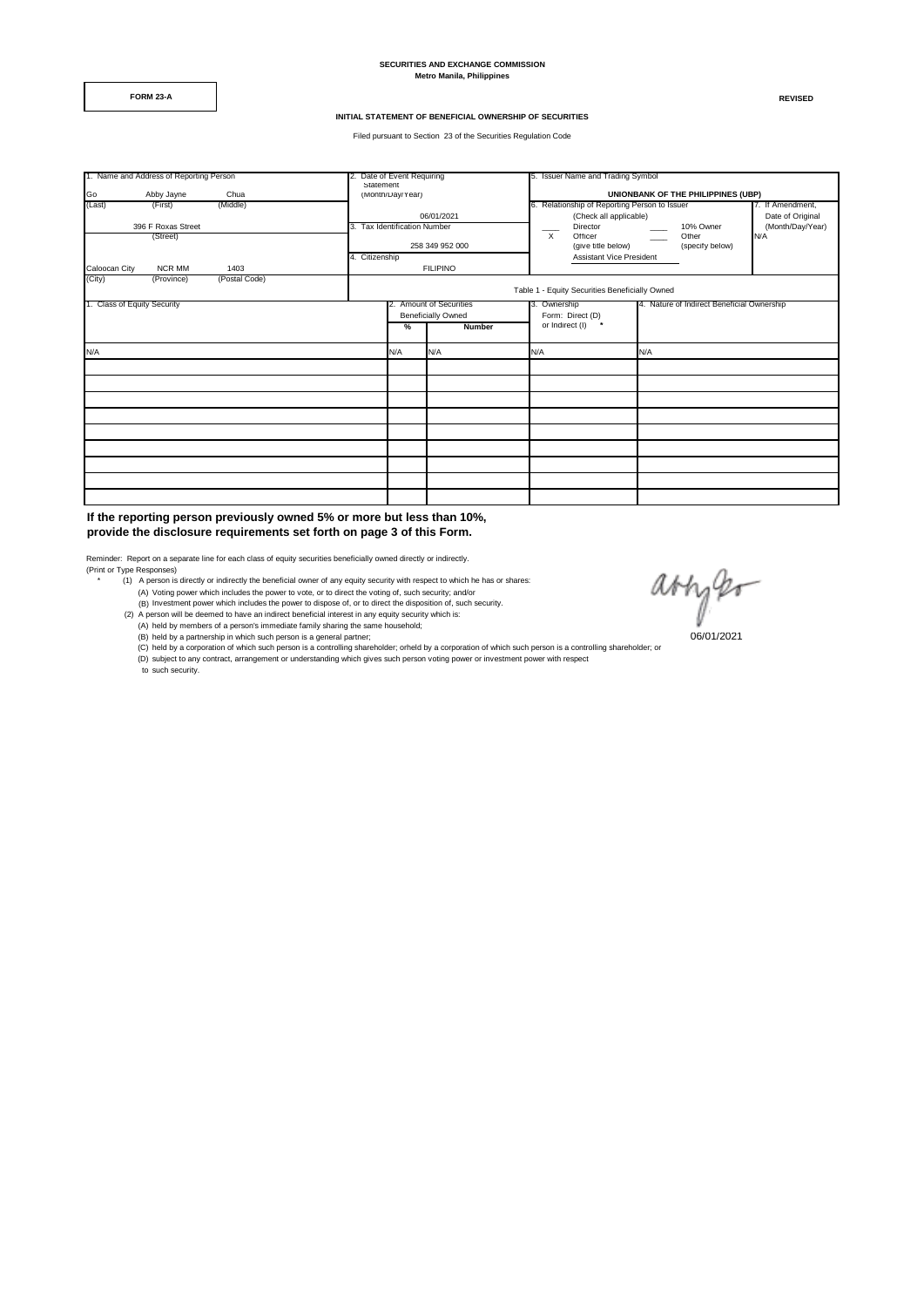# **FORM 23-A** (continued) Table II - Derivative Securities Beneficially Owned (e.g., warrants, options, convertible securities)

| 1. Derivative Security | 2. Date Exercisable<br>and Expiration Date<br>(Month/Day/Year)<br>Expiration<br>Date<br>Exercisable<br>Date |     | 3. Title and Amount of Equity Securities<br>Underlying the Derivative Security<br>Title |     | Amount or<br>Number of<br>Shares | 4. Conversion<br>or Exercise<br>Price of<br>Derivative<br>Security | 5. Ownership<br>Form of<br>Derivative<br>Security<br>Direct (D) or<br>Indirect (I) * | 6. Nature of Indirect<br><b>Beneficial Ownership</b> |
|------------------------|-------------------------------------------------------------------------------------------------------------|-----|-----------------------------------------------------------------------------------------|-----|----------------------------------|--------------------------------------------------------------------|--------------------------------------------------------------------------------------|------------------------------------------------------|
| N/A                    | N/A                                                                                                         | N/A | N/A                                                                                     | N/A | N/A                              | N/A                                                                | N/A                                                                                  | N/A                                                  |
|                        |                                                                                                             |     |                                                                                         |     |                                  |                                                                    |                                                                                      |                                                      |
|                        |                                                                                                             |     |                                                                                         |     |                                  |                                                                    |                                                                                      |                                                      |
|                        |                                                                                                             |     |                                                                                         |     |                                  |                                                                    |                                                                                      |                                                      |
|                        |                                                                                                             |     |                                                                                         |     |                                  |                                                                    |                                                                                      |                                                      |
|                        |                                                                                                             |     |                                                                                         |     |                                  |                                                                    |                                                                                      |                                                      |
|                        |                                                                                                             |     |                                                                                         |     |                                  |                                                                    |                                                                                      |                                                      |
|                        |                                                                                                             |     |                                                                                         |     |                                  |                                                                    |                                                                                      |                                                      |
|                        |                                                                                                             |     |                                                                                         |     |                                  |                                                                    |                                                                                      |                                                      |
|                        |                                                                                                             |     |                                                                                         |     |                                  |                                                                    |                                                                                      |                                                      |
|                        |                                                                                                             |     |                                                                                         |     |                                  |                                                                    |                                                                                      |                                                      |
|                        |                                                                                                             |     |                                                                                         |     |                                  |                                                                    |                                                                                      |                                                      |

Explanation of Responses: N/A

arryer

06/01/2021

Page 2